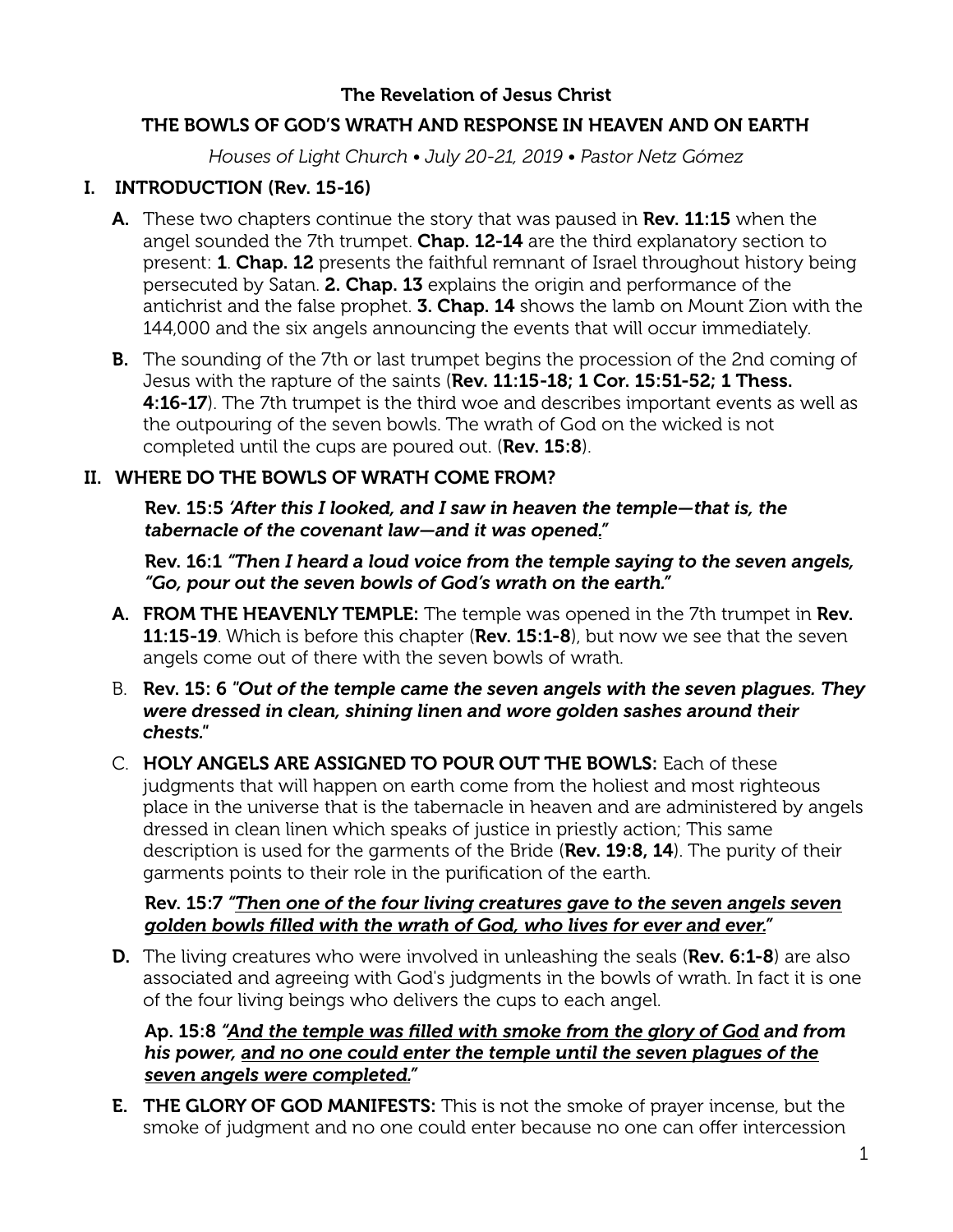until God's wrath is finished. Having rejected God's mercy so many times only leaves room for the alternative of His wrath on the wicked.

### III. THE SEVEN BOWLS OF GOD'S WRATH (Rev. 16:1-21)

#### Rev. 15:1 *"I saw in heaven another great and marvelous sign: seven angels with the seven last plagues—last, because with them God's wrath is completed."*

- A. The seven bowls of wrath will be the final outpouring of divine judgment in this age. Jesus will come as the "greater than Moses" who will unleash the cups of wrath (Deut. 18:15-18; Acts 3:22). In the same way that Moses freed Israel from captivity with the ten plagues so Jesus will march through the Jordan to fight the final battle in the Armageddon campaign for Jerusalem and to rescue the unsaved remnant of Israel (Zech. 12:1- 9; 14:1-5; Is. 63:1-6; Hab. 3:3-16).
- B. The word *"plague"* is used to connect these judgments of recent times with the ten plagues of Egypt.

1st. Bowl (Rev. 16:2): He fell on the earth and came to them *"and ugly, festering sores broke out on the people who had the mark of the beast and worshiped its image.*". Similar to the 6th plague in Egypt (Ex. 9:9-11).

2nd. Bowl (Rev. 16:3): It fell on the sea (Mediterranean)… "*and it turned into blood like that of a dead person, and every living thing in the sea died"* Complete what started the 2nd trumpet and is similar to the 1st plague on Egypt ( $Ex.7:14-25$ ).

3rd, Bowl (Rev. 16:4): He fell on the rivers, and… *"and the springs of water, and they became blood*." This bol completes what the 3rd trumpet started (Rev. 8:10-12) and there is an expression of agreement with God from the angel that spills this cup. It is the judgment for innocent blood shed.

4th Bowl (Rev.16:8): Fell on the sun and *"and the sun was allowed to scorch people with fire."* In other judgments demons are used but these cups are the work of God not of the devil.

5th Bowl (Rev. 16:10): Fell over "*the throne of the beast, and its kingdom was plunged into darkness. People gnawed their tongues in agony."* It will afect light and electrical energy and cause distress. Similar to the 9th plague on Egypt ( $Ex.$ **10:21**). The antichrist cannot solve this problem even with all his satanism.

6th Bowl (Rev. 16:12): Fell over "*the great river Euphrates, and its water was dried up to prepare the way for the kings from the East."* Jesus paves the way for the great final battle in which Jesus in the Armageddon campaign for Jerusalem. (Zech. 12:1-9; 14:1-5; Is. 63:1-6; Hab. 3:3-16)

**7th Bowl (Rev. 16:18 y 21):** The 7th cup coincides with the judgments associated with Jesus' entry into Jerusalem (Rev. 19:11-21; Ez. 38:22; Zech. 14:12-15) and it will be spilled in the air and will cause "*…and a severe earthquake. No earthquake like it has ever occurred since mankind has been on earth… 21 [and] From the sky huge hailstones, each weighing about a hundred pounds, fell on people."*

## IV. THE REACTION OF THE WICKED AND THE DEVIL.

A. THE WICKED WILL HARDEN EVEN MORE: Faced with these events, instead of repenting, the wicked are enraged against God, they feel victims instead of being responsible for everything they have caused with their sin and rebellion.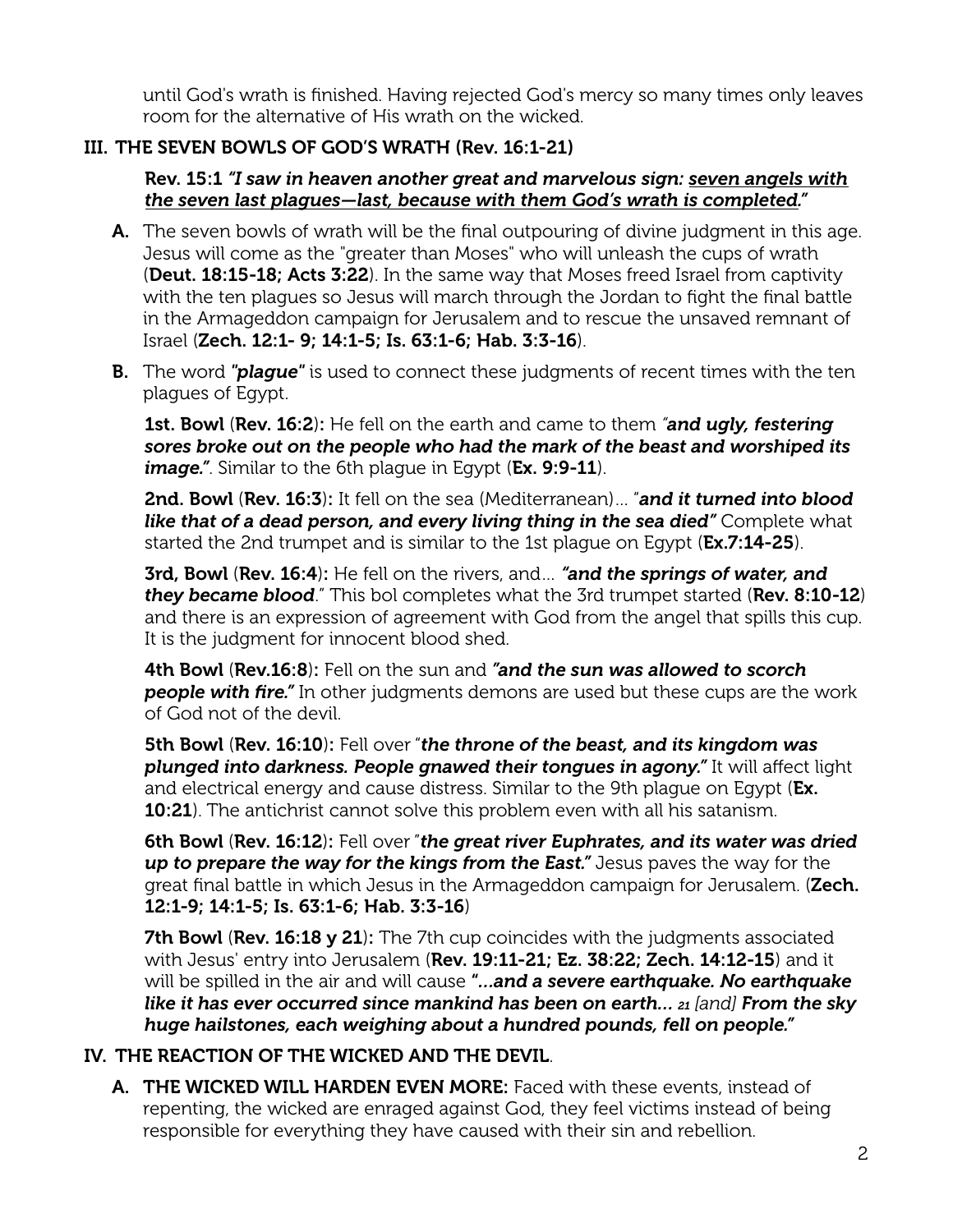Rev. 16:9 *"They were seared by the intense heat and they cursed the name of*  God, who had control over these plagues, but they refused to repent and glorify *him."* 

Rev. 16:11 *"[in the 5th bowl] and cursed the God of heaven because of their pains and their sores, but they refused to repent of what they had done."* 

Rev. 16:21b *"And they cursed God on account of the plague of hail, because the plague was so terrible."* 

B. THE DEVIL, THE ANTICHRIST AND THE FALSE PROPHET WILL STRENGTHEN THEIR INFLUENCE TO DECEIVE THE NATIONS. Faced with such stormy events that the beast worshipers are experiencing, he and the false prophet reinforce their tactics of deception to incite the presidents to go fight against Jesus.

Rev. 16:13-14 *"Then I saw three impure spirits that looked like frogs; they came out of the mouth of the dragon, out of the mouth of the beast and out of the mouth of the false prophet. 14 They are demonic spirits that perform signs, and they go out to the kings of the whole world, to gather them for the battle on the great day of God Almighty."* 

V. THE RESPONSE OF THE SAINTS

Ap. 15:2-4 *"And I saw what looked like a sea of glass glowing with fire and, standing beside the sea, those who had been victorious over the beast and its image and over the number of its name. They held harps given them by God 3 and sang the song of God's servant Moses and of the Lamb: "Great and marvelous are your deeds, Lord God Almighty. Just and true are your ways, King of the nations. 4 Who will not fear you, Lord, and bring glory to your name? For you alone are holy. All nations will come and worship before you, for your righteous acts have been revealed."*

- A. IN HEAVEN AND ON EARTH: After the 7th trumpet, the saints are seen here standing in a crystal sea in victory singing. The end times church will be prepared and will be victorious (Rev. 19:7). It is possible that some of these saints are on earth marching to Jerusalem with Jesus while others will witness these dramatic events from this "amphitheater of heaven".
- B. *"those who had been victorious over the beast …[tenían] They held harps given them by God"* The harps and trumpets are the only musical instruments pointed out in the Apocalypse. They are touched by the elders ( $Rev. 5:8$ ) and the heavenly worshipers (Rev. 14:2) to accompany the hymns of worship to the Father and the Lamb.
- C. *"the song of God's servant Moses and of the Lamb"* Moses sang about Israel's victory over Pharaoh at the beginning and at the end of his ministry ( $Ex. 15$  and **Deut. 32**), and the song of the Lamb will celebrate the victory of Christ in all the earth. These beautiful songs contrast sharply with the complaints and blasphemies of the wicked during these judgments.
- D. "*Great and marvelous are your deeds, Lord God Almighty. Just and true are your ways"* It is the great works of God that will destroy the kingdom of the antichrist. The saints join the 24 elders who worshiped God for their judgments in the 7th trumpet